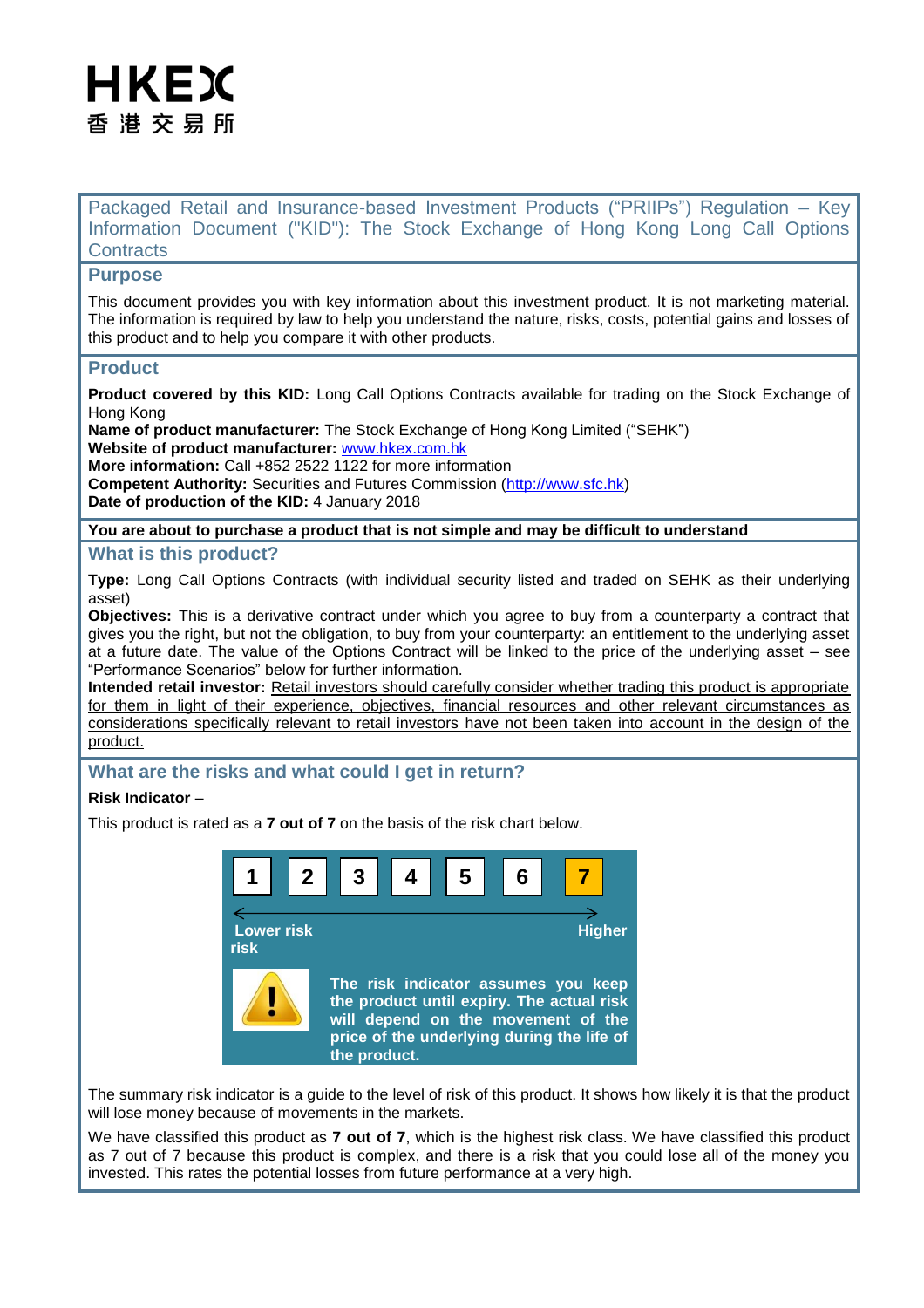

**Transactions in Options Contracts carry a high degree of risk. You should calculate the extent to which the value of the Long Call Options Contracts you purchased must increase for your position to become profitable, taking into account the premium and all transaction costs payable. If your Long Call Options Contracts expire worthless, you will suffer a total loss of your investment which will include the option premium and transaction costs. If you are contemplating purchasing deep-out-of-the-money Call Options Contracts, you should be aware that the chance of such options becoming profitable ordinarily is remote.**

#### **Performance Scenarios –**

The graph assumes a long call position with a strike price of HKD \$100 has been bought for HKD \$10.

The graph presented gives a range of possible outcomes and is not an exact indication of what you might get back. What you get will vary depending on how the underlying will develop. For each value of the underlying, the graph shows what the profit or loss of the product would be. The horizontal axis shows the various possible prices of the underlying value on the expiry date and the vertical axis shows the profit or loss.

Buying this product (i.e. buying a call option) means that you think the underlying price may increase.

Your maximum loss under the product would depend on the movement of the price of the underlying asset and could be your total investment if the product expires worthless.

The figures shown include all the costs of the product itself, but do not include any transactional costs that you pay to your broker. The figures do not take into account your personal tax situation, which may also affect how much you get back.

The graph below illustrates how your investment could perform. You can compare it with the payoff graphs of other derivatives.